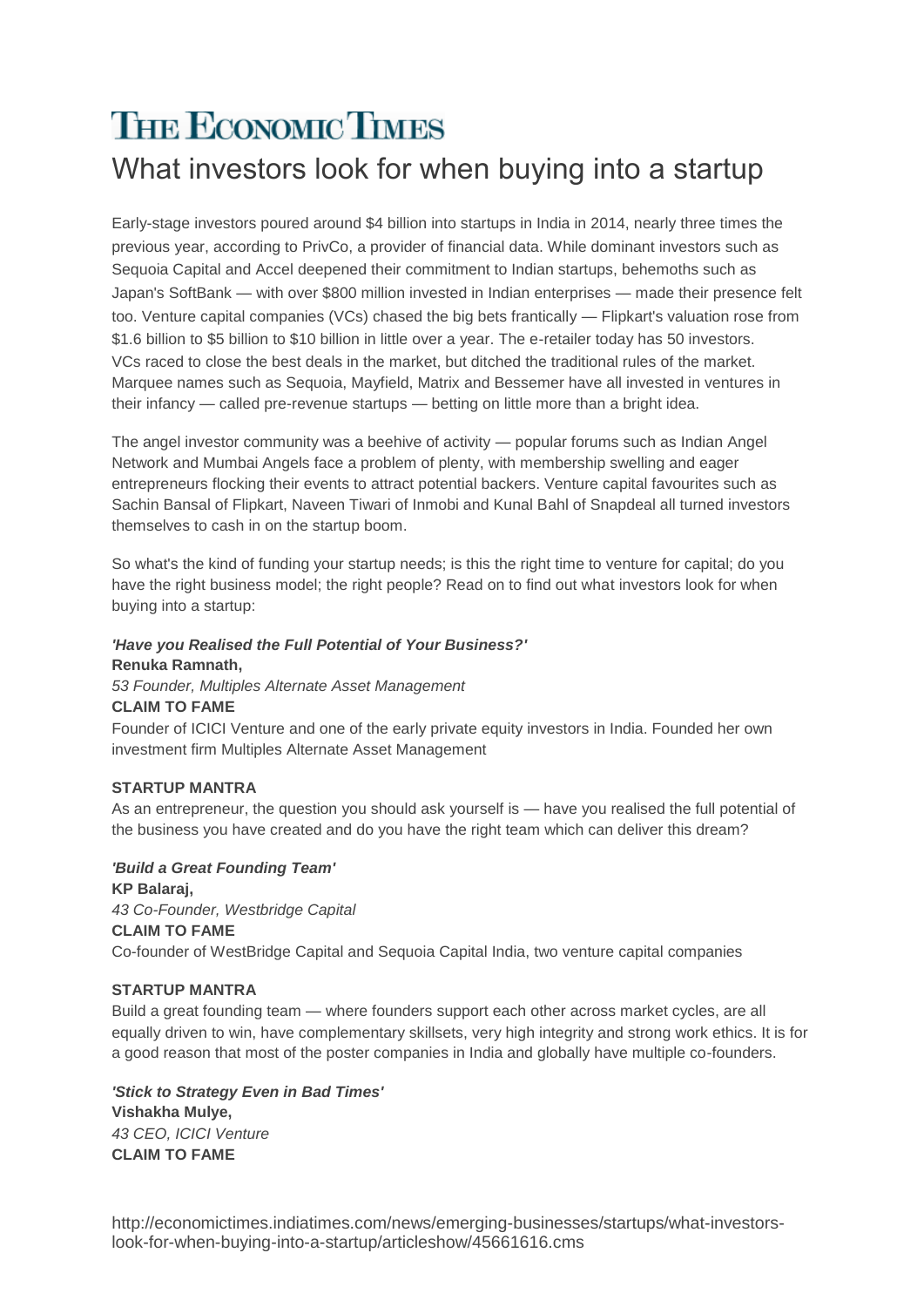Former finance chief of ICICI Bank, she headed the team that oversaw the merger of ICICI and ICICI Bank

# **STARTUP MANTRA**

My consistent message for our entrepreneur partners is to have a clear business strategy, finetune it for the times but follow it diligently irrespective of whether the times are good or bad. Markets will continue to remain volatile. That is the new world order.

#### *'Doing What you Love is the Strongest Foundation'*

#### **Sanjay Nayar,**

*54 CEO, KKR India*

# **CLAIM TO FAME**

Former head of Citibank in India, who now helms the India operations of Kolberg Kravis and Roberts, a diversified investment firm with over \$96 billion in assets under management

#### **STARTUP MANTRA**

Follow your passion to create your own future — doing what you love is the strongest foundation of a good business. The best entrepreneurs have a knack for thinking big, acting big and asking the hard questions. Achieving success takes risk, perseverance and dexterity. Cultivate these and you have a solid foundation as an entrepreneur.

#### *'Pick With an Eye on Forever'*

#### **Naval Ravikant,**

*40 Co-Founder, Angellist*

#### **CLAIM TO FAME**

Rated among the top angel investors in the world, he is co-founder of AngelList and has invested in dozens of companies such as Twitter, Uber, Yammer, Stack Overflow

#### **STARTUP MANTRA**

It always takes longer and is harder than you think — so pick people you want to work with forever and a business that you'd be happy to run forever, through thick or thin. Then, you'll make it.

#### *'People, People, People'*

**Luis Miranda,** *52 Founder, IDFC PE*

# **CLAIM TO FAME**

Was part of the startup team at HDFC Bank, partner at ChrysCapital and founder of IDFC Private Equity. Now chairs the Centre for Civil Society

# **STARTUP MANTRA**

People, People, People. Surround yourself with people who are good. Don't take yes-men; they are dangerous. Don't take friends just because they are fun to hang around with; you can party with them outside work. Get people who are better than you and empower them. Communicate openly and frequently.

## *'Solve a Big Problem, then Start a Company'* **Anupam Mittal,**

*45 Founder, People Group*

# **CLAIM TO FAME**

Founder of People Group, an internet business venture that is behind portals such as Shaadi.com and Makaan.com. Recently turned an avid angel investor, backing 40 startups to date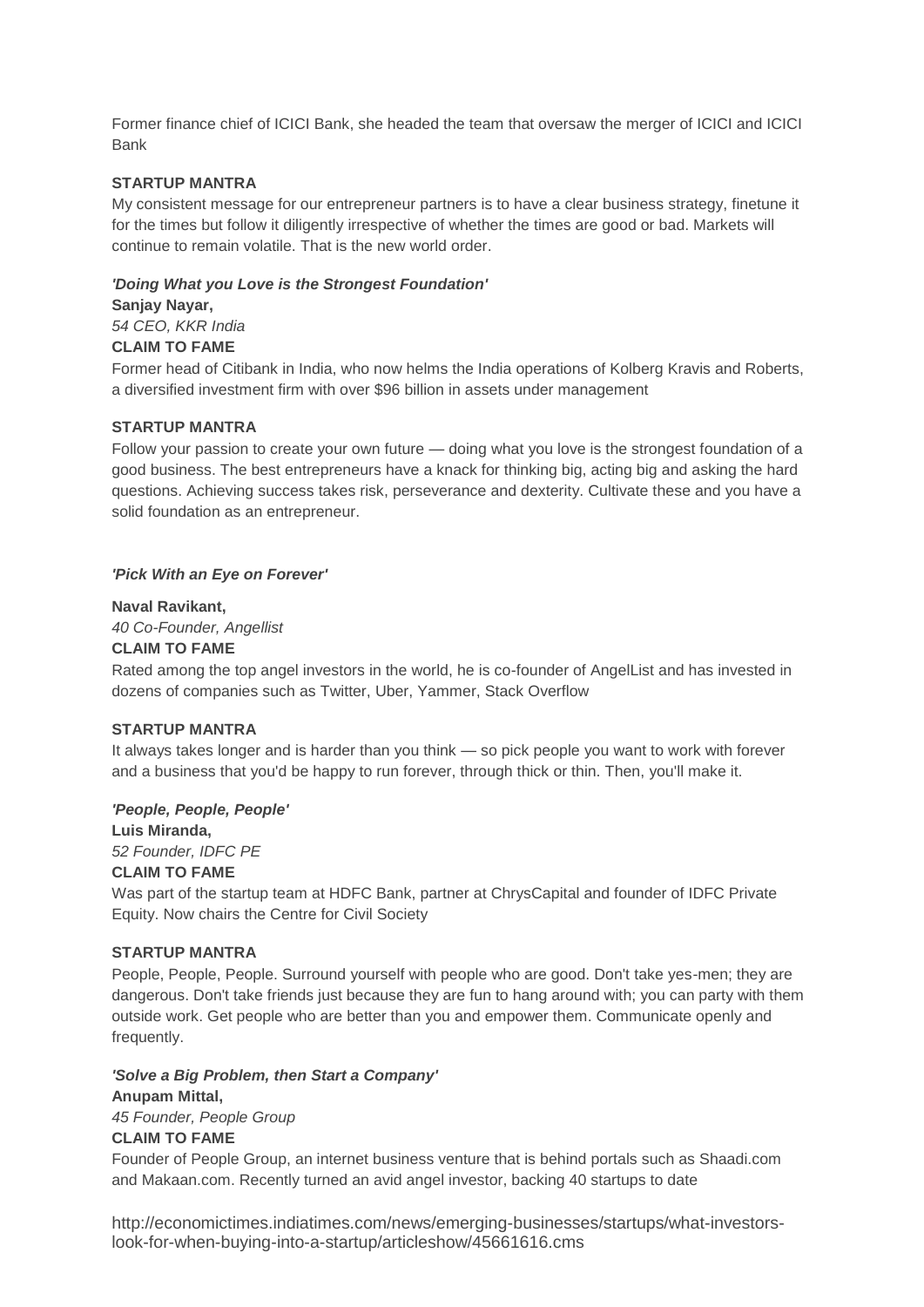# **STARTUP MANTRA**

Unless you are passionate about an idea or bring a large enough problem to solve, don't start a company. Many people say they want to be an entrepreneur, but they don't know what to do. Start a company when you feel you can solve a problem better than anyone else. Wannabe entrepreneurs must remember that it is not necessarily the smartest or most intelligent person who wins, but the guy who shows the most tenacity, perseverance and adaptability.

# **Rajan Anandan,**

*45 Co-Founder, Blue Ocean Ventures* **CLAIM TO FAME**

The Sri Lankan is head of Google India and co-founder of Blue Ocean Ventures that has invested in many technology startups like StepOut, Sapience, CultureAlley

# **STARTUP MANTRA**

**'**Endurance: 18 hours a day. 7 days a week. 10 to 15 years'

# *'Sail into Uncharted Territory'*

**Ashish Dhawan,**

*45 Co-Founder, ChrysCapital*

# **CLAIM TO FAME**

The pioneer of private equity in India, he co-founded ChrysCapital in 1999. He is also a co-founder of not-for-profit Central Square Foundation and Ashoka University

# **STARTUP MANTRA**

Be a contrarian. Don't look for validation from others. For instance, this may not be the best time to start yet another e-commerce company. Think hard before you choose the space that you want to play in before you jump headlong. The highest rewards come from the adventure of setting sail into uncharted territory.

# *'Key is When and Where to Pivot'*

**Vinod Dham,**

*64 Co-Founder, Indous Venture Partners*

# **CLAIM TO FAME**

Known as the Father of the Pentium chip, he is an inventor, entrepreneur, venture capitalist and cofounded incubator NewPath Ventures

# **STARTUP MANTRA**

Your initial idea is likely to go through iterations. The key is when and where to pivot to, especially since cash — the lifeline for any entrepreneur — is always in short supply.

# *'Listen to Customers'*

**Rahul Bhasin,**

*49 Co-Founder, Baring Private Equity Partners India*

# **CLAIM TO FAME**

He is the founder and managing partner of Baring India. Private equity veteran who has seen the ups and downs since 1998

# **STARTUP MANTRA**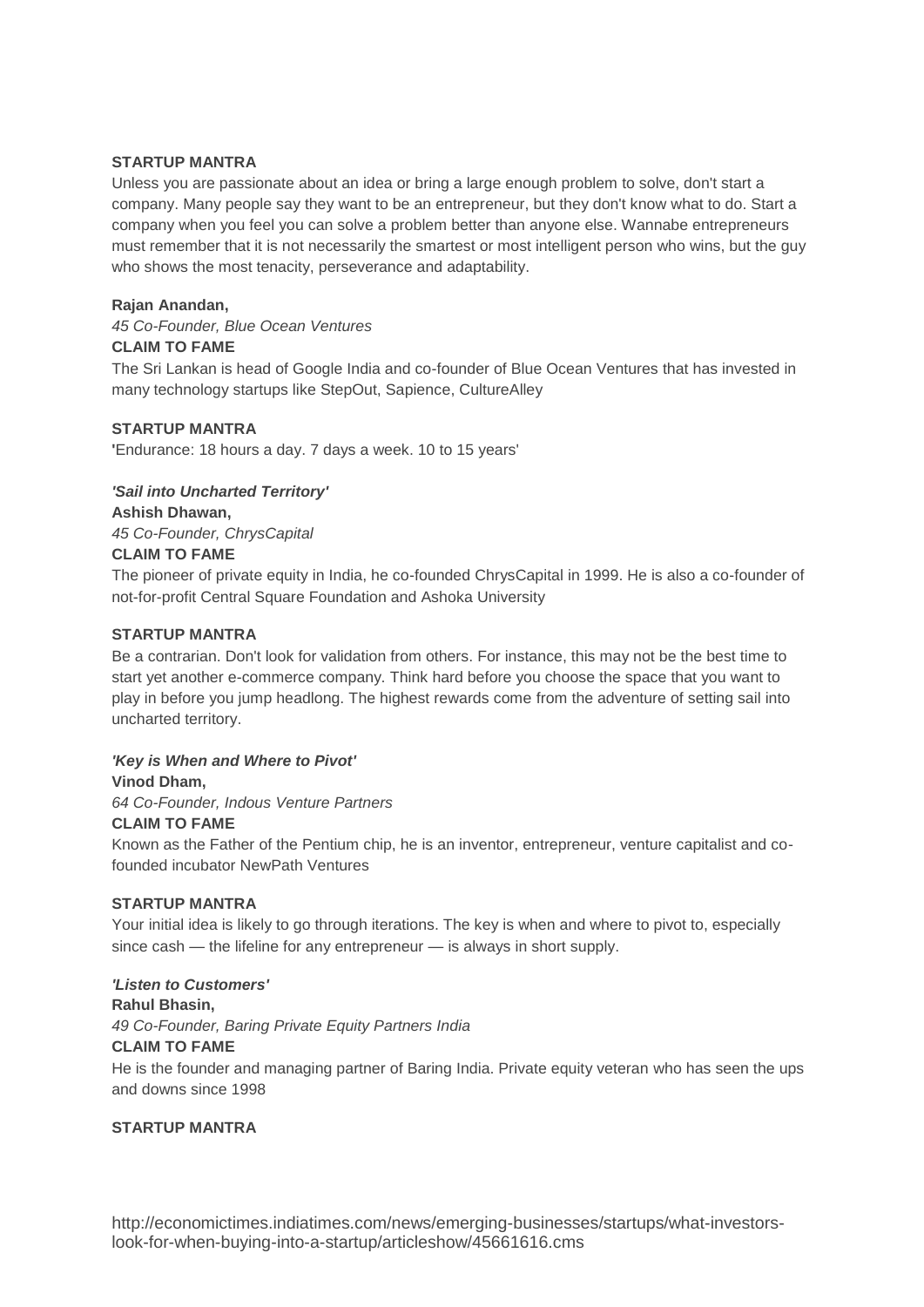Pay the closest attention to your customers — what they are saying, thinking, feeling and aspiring for in their lives. Do not ever turn your back on the customers — face them. Understand what they need, want and how you can best cater to them.

## *'Time to be Fearless'*

# **Avnish Bajaj,**

*43 Co-Founder, Matrix Partners*

## **CLAIM TO FAME**

He also co-founded Baazee.com (acquired by eBay). Had stints with Apple, McKinsey and Goldman **Sachs** 

# **STARTUP MANTRA**

This is the time to be fearless. The opportunity to create large companies both within and from India has arrived. They say luck favours the brave — but actually the brave take more chances and hence get lucky. So, go out there and create your own luck.

# *'Build a Sustainable Business'*

**Raj Dugar,** *44 Senior MD, Fidelity Growth Partners India* **CLAIM TO FAME**

Co-founder of Sequoia Capital India, former investment banker with the High Technology Group at Goldman Sachs

### **STARTUP MANTRA**

Focus on building a differentiated and sustainable business in a capital-efficient manner rather than spending vast energies on chasing metrics that only drive notional valuations.

# *'Understand Who Your Customers Are'*

**Subrata Mitra,** *49 Partner, Accel Partners*

# **CLAIM TO FAME**

IT executive-turned-entrepreneur and now venture capitalist with Accel Partners; early investor in

Flipkart and Myntra

# **STARTUP MANTRA**

Given that I tend to work with mostly early-stage companies, my one piece of advice is to understand who your customers are; why are they interested in your product/service (as opposed to competition/alternatives) and then try and extend this unique value proposition to as wide a set as possible. Once a company has established this, it then depends on making the unit economics work.

#### *'Go Where the Love Is'*

**Venky Harinarayan,** *47 Co-Founder, Cambrian Ventures*

# **CLAIM TO FAME**

Played a key role at Amazon.com in the late 1990s. Co-founder of Cambrian Ventures, a venture fund; he is also the co-founder of Junglee Corp

# **STARTUP MANTRA**

In the early days of a startup, you are busy building a product you think the world needs. And then comes the time to test the market. Rarely does the market react the way you had planned. As Mike Tyson, the boxer, put it: "Everyone has a plan till they get punched." That's how you feel. Now you are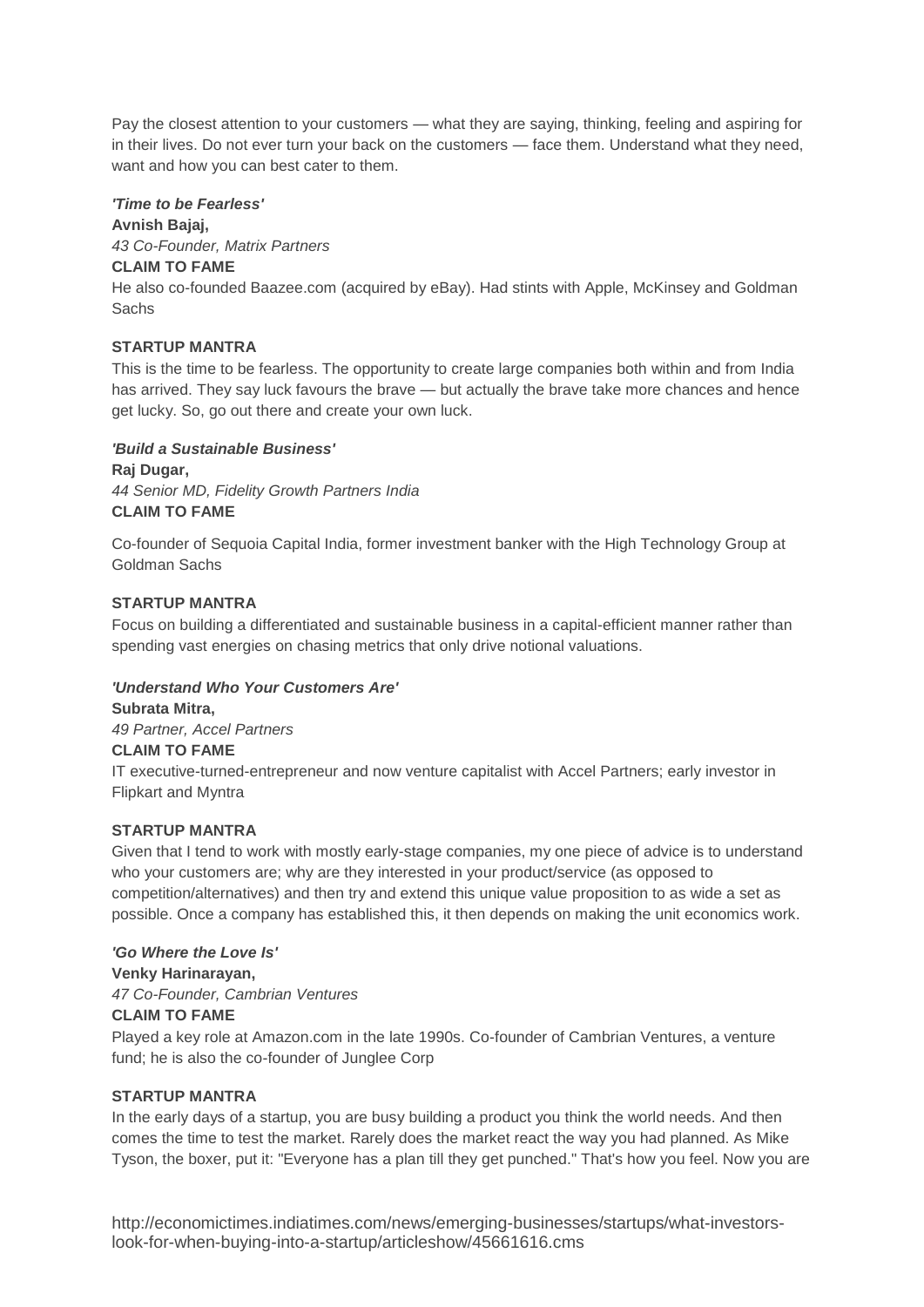scrambling to figure out things — you question everything: technology, product, and customer. In one such quandary, I approached a friend, and he said to me words I now repeat: "Go where the love is."

If you have a certain customer segment that loves your product, that's the one you focus on. If there is a certain aspect of your technology and product that customers love, that's what you build. These are easier said than done. An entrepreneur has invested so much emotionally, that it is hard to change the belief system in an instant. Yet that is what one must do: listen to what the market is saying, and go where the love is.

# *'Focus on Time and Energy'*

**Sameer Sain,** *44 Managing Partner, Everstone Capital* **CLAIM TO FAME** Former banker with Goldman Sachs and co-founder and managing partner of Everstone Capital

#### **STARTUP MANTRA**

Today, time and energy are the true constraints. I would urge entrepreneurs to be very focused and clear about where they will expend their own time and energy and where they will harness the time and energy of others.

*'Ask: Why Will I Succeed, Why Will I Win?'* **Saurabh Srivastava,** *68 Co-Founder, India Venture Capital Association* **CLAIM TO FAME**

Co-founder and investor in at least 50 startups. Co-founder of IT industry lobby Nasscom

#### **STARTUP MANTRA**

One piece of advice I would give all entrepreneurs is that they must constantly ask themselves the question "why will I succeed, why will I win?" — before they start a venture and right through its various stages. It is a difficult question and very often we don't ask it of ourselves because the answer may be inconvenient. But if we don't ask the question, we will not focus on what we must do that is sufficiently differentiated or what we must do differently and how will we stay ahead of competition.

#### **Sanjeev Aggarwal,**

*54 MD, Helion Ventures*

# **CLAIM TO FAME**

Used to be an entrepreneur (founded the BPO Daksh) before turning venture capitalist to co-found Helion Ventures

# **STARTUP MANTRA**

**'**Maniacal focus on customer satisfaction — rest will follow'

# *'Follow the Vision, not the Money'*

**Sasha Mirchandani,**

*42 Founder, Kae Capital*

# **CLAIM TO FAME**

Founder of Kae Capital, an early seed stage fund, he is also the cofounder of Mumbai Angels, India's first Angel Investment group

# **STARTUP MANTRA**